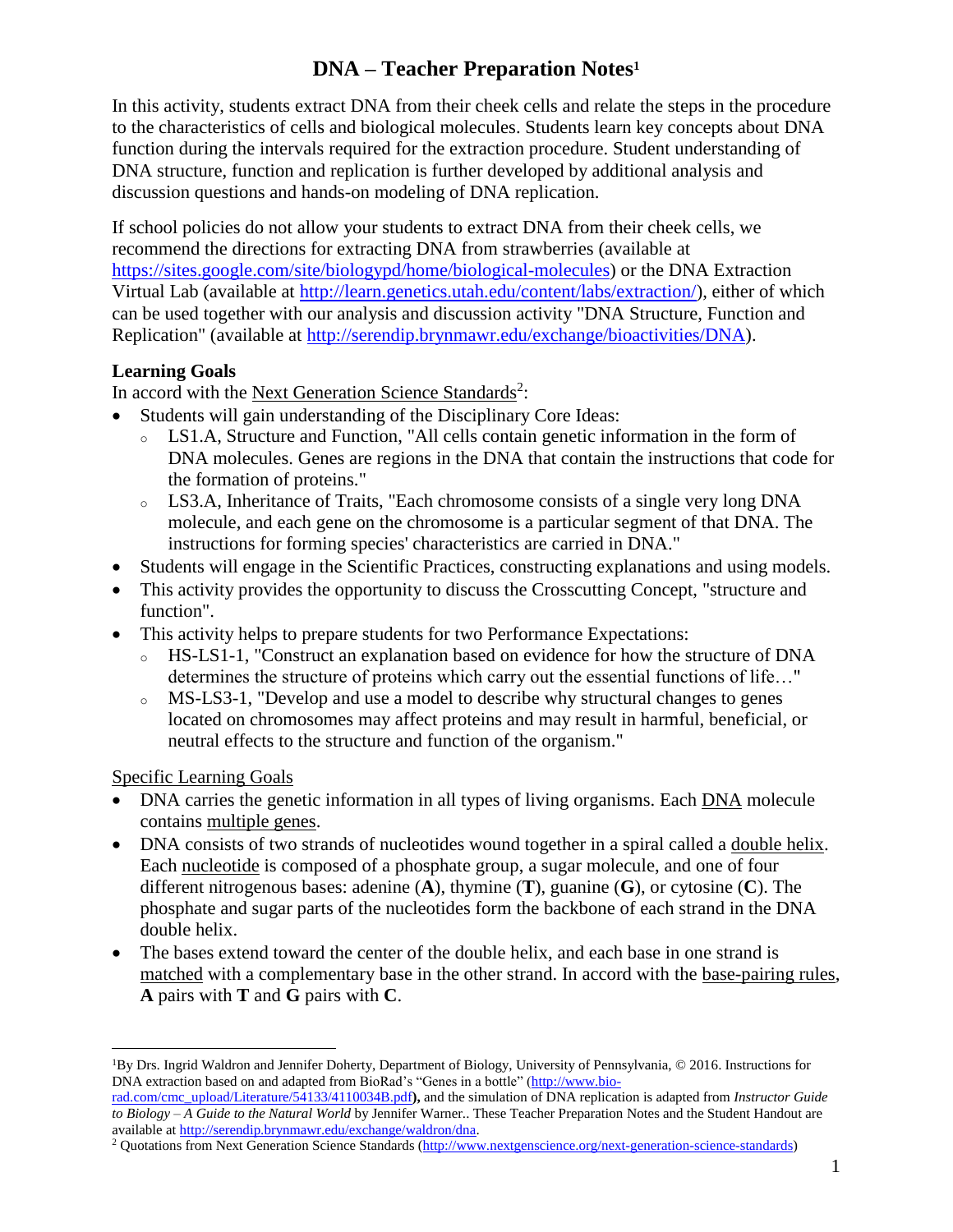- A polymer consists of many repeats of a smaller molecule (a monomer). DNA is a polymer of nucleotides.
- Proteins are polymers of amino acids. The specific sequence of amino acids determines the structure and function of the protein. Proteins have many important functions in cells, including protein enzymes that catalyze chemical reactions, transport proteins and structural proteins.
- The sequence of nucleotides in a gene gives the instructions for the sequence of amino acids in a protein. A difference in the sequence of nucleotides in a gene can result in a different sequence of amino acids which can alter the structure and function of the protein. This can result in different characteristics, e.g. albinism vs. normal skin and hair color.
- DNA replication produces two new DNA molecules that have the same sequence of nucleotides as the original DNA molecule, so each of the new DNA molecules carries the same genetic information as the original DNA molecule. During DNA replication, the two strands of the original DNA double helix are separated and each old strand is used as a template to form a new matching DNA strand. The enzyme DNA polymerase adds nucleotides one-at-a-time, using the base-pairing rules to match each nucleotide in the old DNA strand with a complementary nucleotide in the new DNA strand.
- In eukaryotic cells, each chromosome consists of DNA wrapped around proteins. The chromosomes are contained in the nucleus inside a nuclear membrane.

# **Equipment and Supplies for DNA extraction:**

Sports drink like Gatorade (10 mL per student) Liquid dish soap (0.25 mL per student) Meat tenderizer (a pinch per student) 70-95% isopropyl or ethyl alcohol (4 mL per student) String for necklace (2.5 ft per student) 3 oz. dixie cups (1 per student) Tub of ice, freezer, or refrigerator (1) Tub for dirty test tubes (1) Bleach (1% bleach solution to sterilize test tubes) Small test tubes (tubes need to hold a minimum of 15 mL) (1 per student) Test tube rack (1 per group) 0.5-1.5 mL fliptop microcentrifuge tubes (1 per student) Transfer pipettes (1 per group) Gloves (1 per student)

### **Preparations for DNA extraction Before Class:**

- 1. Cut string into 2.5 ft pieces.
- 2. Set up a bucket of ice to keep alcohol cold or put alcohol in the freezer/refrigerator until needed.
- 3. Pour a small cup sports drink for each student.

# **During class:**

- 1. Distribute cups of sports drink to each student. It is important for each student to swish the drink in his or her mouth vigorously for at least a minute in order to obtain enough cheek cells.
- 2. Distribute a test tube rack with one test tube per student to each group. Distribute one glove to each student. Pass out the soap and meat tenderizer. Alternatively, you can have a station somewhere in the classroom where the students can access the soap, etc.
- 3. After at least 10 minutes (when the students have completed the "DNA structure" portion of the student handout), pass out the cold alcohol and pipettes.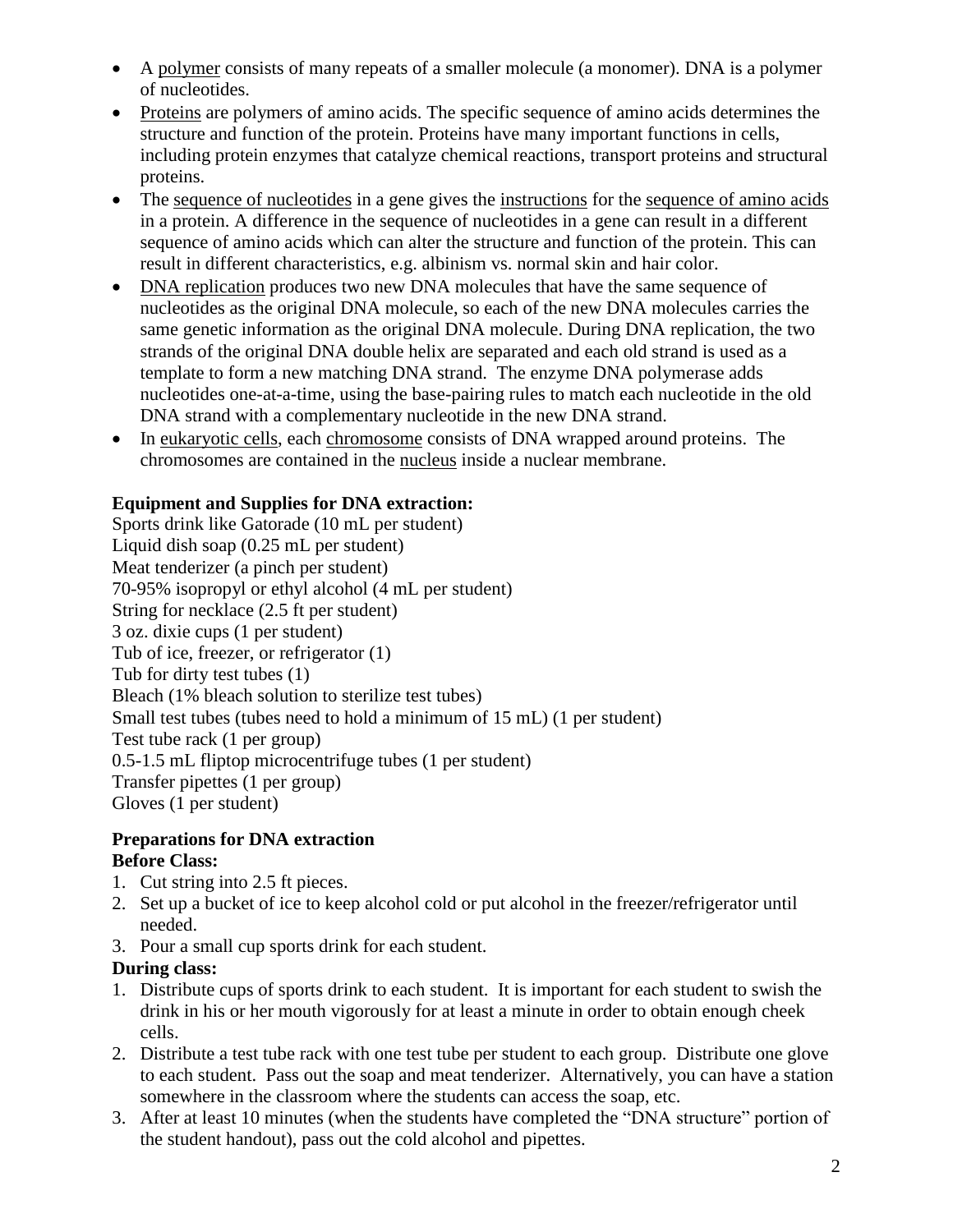- 4. After 10 minutes (when the students have completed the "DNA replication" portion of the student handout), distribute one microcentrifuge tube and piece of string to each student.
- 5. Assist students' transfer of their DNA to their microcentrifuge tubes using the pipettes. It helps to twirl the DNA around the end of the pipette to get a large wad together before sucking the DNA into the pipette. Warn the students to be gentle while pipetting so they do not damage the fragile strands of DNA. Inexperienced pipetters have a tendency to blow air into the liquid and suck up and expel the DNA several times in the test tube before transferring it to the microcentrifuge tube; this tends to break the DNA strands.
- 6. Put on a pair of gloves and collect the test tube racks from the students. Pour test tube contents out down the sink, rinse the test tubes, and place them in a tub of 1% bleach solution for 10 minutes to sterilize them for the next class. (You may want to assign this job to a student).
- 7. Remove test tubes from bleach water and invert them in the racks to dry for the next class.
- 8. Return the alcohol to the ice bucket or freezer/refrigerator.

#### **Supplies and Preparation for Modeling DNA Replication**

- nucleotide pieces (A template for making enough nucleotide pieces for nine students or pairs of students is provided on the last page of these Teacher Preparation Notes. After you photocopy enough copies for the number of students you have, you can:
	- o precut each page in nine parts and provide your students with scissors as well as tape or
	- o recruit student helpers to precut each page to make 9 packets of 10 nucleotides each.)
- tape

#### **Instructional Suggestions and Biology Background**

Before students begin the activity, they should have a basic understanding of the structure and function of proteins. A suggested sequence of learning activities for introducing students to proteins and DNA is provided in "Understanding the Functions of Proteins and DNA" (available at [http://serendip.brynmawr.edu/exchange/bioactivities/proteins\)](http://serendip.brynmawr.edu/exchange/bioactivities/proteins).

Pages 1-3 of the Student Handout will probably require a 50-minute laboratory period. Pages 4-6 will probably require less than a full additional 50-minute period, especially if your students are familiar with DNA structure and replication.

In the Student Handout, numbers in bold indicate questions for the students to answer and

 $\triangleright$  indicates a step in the experimental or modeling procedures for the students to do.

If you use the Word version of the Student Handout to make changes for your students, please check the PDF version to make sure that the figures and formatting in the Word version are displaying correctly on your computer.

A key with answers to most of the questions in this activity is available as the key for the analysis and discussion activity "DNA Structure, Function and Replication"; you can request this key from Ingrid Waldron [\(iwaldron@sas.upenn.edu\)](mailto:iwaldron@sas.upenn.edu). The following paragraphs provide additional instructional suggestions and background information – some for inclusion in your class discussions and some to provide you with relevant background that may be useful for your understanding and/or for responding to student questions.

To help students understand the big picture and consolidate their understanding of important principles and vocabulary related to DNA, we recommend that you use this activity together with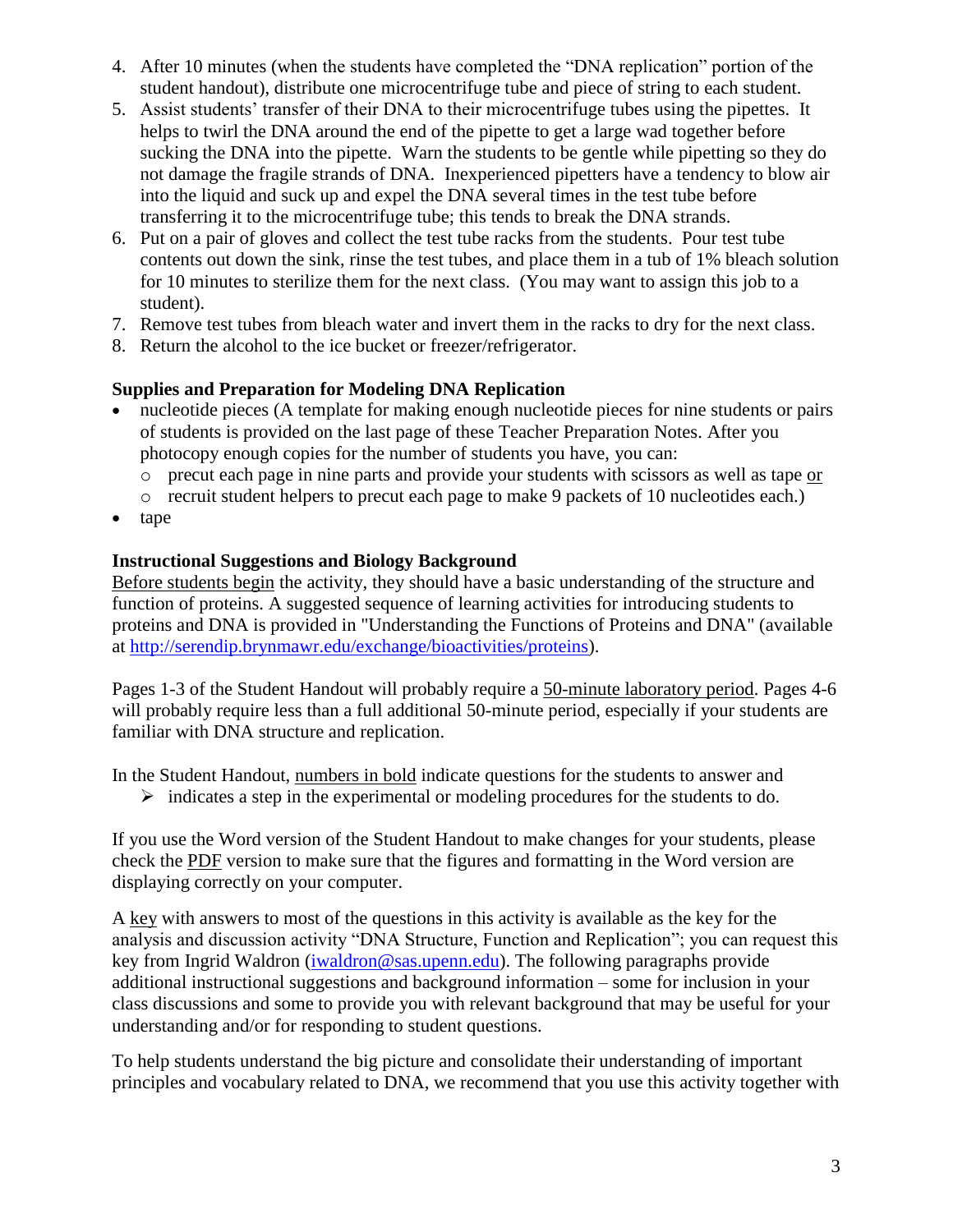a modified version of storyboarding.<sup>3</sup> In this approach, students use the **DNA Storyboard** (shown on the next to the last page of these Teacher Preparation Notes) as follows:

- As students answer question 1 in the Student Handout, they label and explain the figures in the DNA Storyboard. (If your students need more scaffolding, you may want to add more specific questions.)
- As students increase their understanding of DNA in subsequent pages of the Student Handout, they modify their DNA Storyboard.
- After completing the activity presented in the Student Handout, students are given a new copy of the DNA Storyboard. Students label and explain the figures to summarize what they know about DNA structure, function and replication (without looking at their earlier storyboard or the Student Handout). After this, students should have prompt feedback so they can improve the accuracy and completeness of their storyboards; you can accomplish this in a class discussion where students compare their storyboards. This type of active recall with feedback helps to consolidate student understanding and retention of the concepts and vocabulary learned during the activity.

The proteases in the meat tenderizer not only digest histones (the proteins that DNA wraps around), but also break down cell enzymes which could digest the DNA. The high salt concentration (from the sports drink and meat tenderizer) is also important since DNA molecules are negatively charged and the salt neutralizes the repulsion among the negatively charged strands of DNA and allows the DNA to clump together.

During the wait of at least 10 minutes after the students have added enzymes, students should review the brief introduction to DNA structure and function on page 2 of the Student Handout and answer question 1. This question provides the opportunity to reinforce student understanding that DNA carries the genetic information in all types of living organisms. You may also want to point out that the structure and function of DNA is similar in all types of organisms.

Cold alcohol helps to precipitate the DNA molecules by reducing the temperature and dehydrating the solution of DNA immediately under the alcohol layer. You may want to explain to your students how alcohol helps to precipitate the DNA. DNA is soluble in water because the negatively charged phosphate groups along the sugar phosphate backbone are attracted to the partial negative charge of the O atoms in the polar water molecules. Ethanol is also polar, but has a large nonpolar component, so DNA is less soluble in ethanol.



<http://www.cavemanchemistry.com/cavebook/images/figalcohol2.jpg>

During the wait of at least 10 minutes after the alcohol has been added, the students should read the material on the top of page 3 and answer question 2. Whereas question 1 discusses genes that

 $\overline{a}$ <sup>3</sup> This general approach is described in "Using Storyboarding to Model Gene Expression", American Biology Teacher 77:452-457, 2015. For the benefits of active recall with prompt feedback, see [http://www.scientificamerican.com/article/researchers-find-that-frequent-tests-can-boost-learning/.](http://www.scientificamerican.com/article/researchers-find-that-frequent-tests-can-boost-learning/)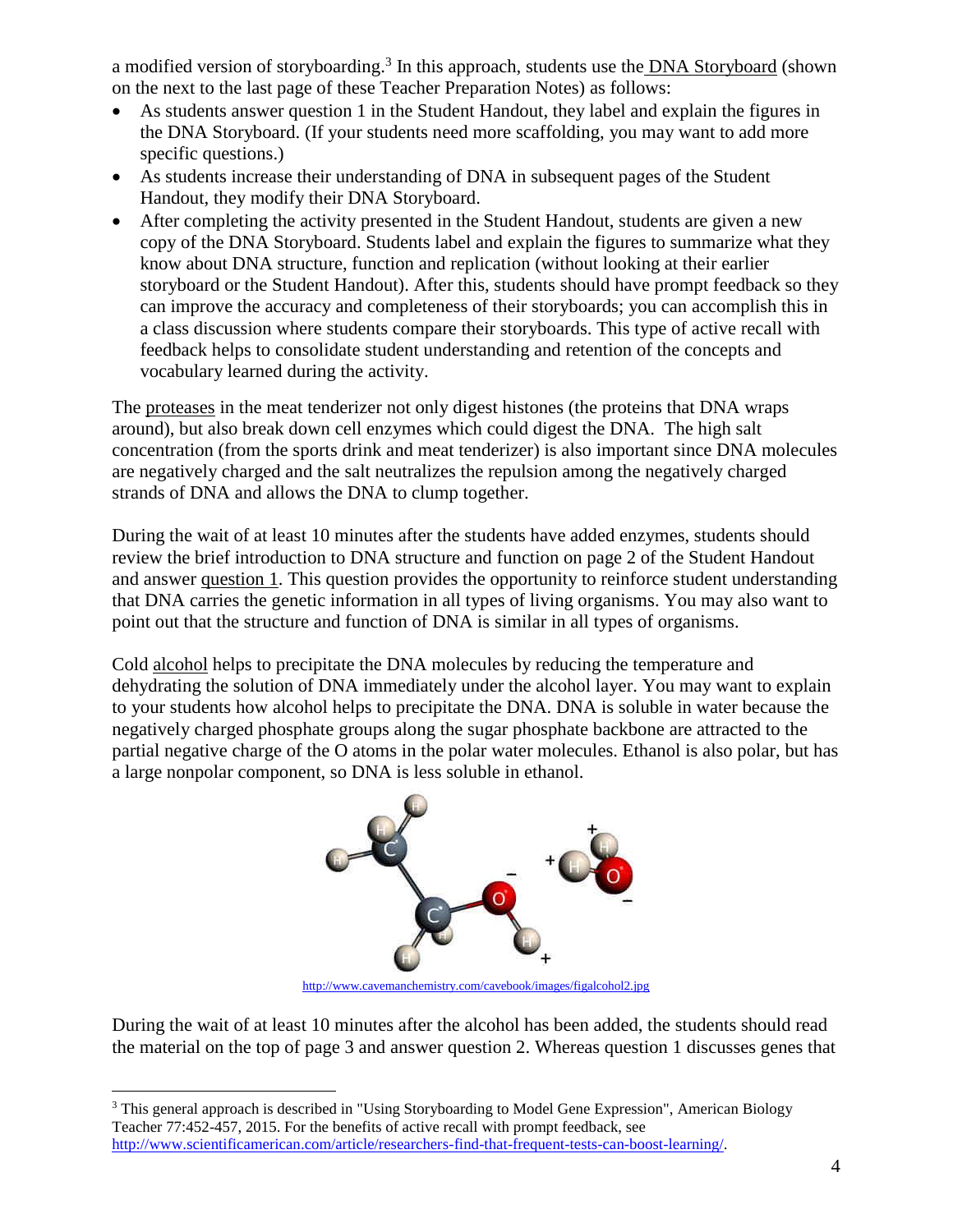are crucial for cell function and survival, question 2 refers to an example of a gene that is not crucial for cell function and survival and is only active in certain specific cells.

The allele for albinism codes for a defective enzyme for producing melanin, a dark pigment that protects skin cell's DNA from the damaging effects of the sun's UV radiation. In the most common form of albinism, the defective enzyme for producing melanin not only results in albino skin and hair color, but also affects the appearance and function of the eyes. You may want to point out to your students that skin color is also influenced by other genes (e.g. genes that influence how much melanin is made) and environmental factors (e.g. sun exposure which can result in increased production of melanin). Further information about albinism, as well as information on hemophilia, is available in "Understanding the Functions of Proteins and DNA" [\(http://serendip.brynmawr.edu/exchange/bioactivities/proteins\)](http://serendip.brynmawr.edu/exchange/bioactivities/proteins).

After the wait of at least 10 minutes, when your students are ready to examine the extracted DNA, emphasize that they should first look at the undisturbed test tube; they should see a translucent layer where the DNA is located between the original mixture and alcohol, and they may see strands of DNA stretching up into the alcohol layer; sometimes the strands of DNA have bubbles on them.

To ensure student understanding, the Student Handout for this activity includes several simplifications. For example, the definition of a gene near the top of page 2 in the Student Handout ignores multiple complexities, including the facts that many genes code for more than one polypeptide and many genes code for RNA that has different functions from mRNA.

#### DNA Structure and Function

In discussing the figure on the top of page 4 of the Student Handout, you may want to remind your students that the solid lines represent covalent bonds and the dotted lines represent hydrogen bonds.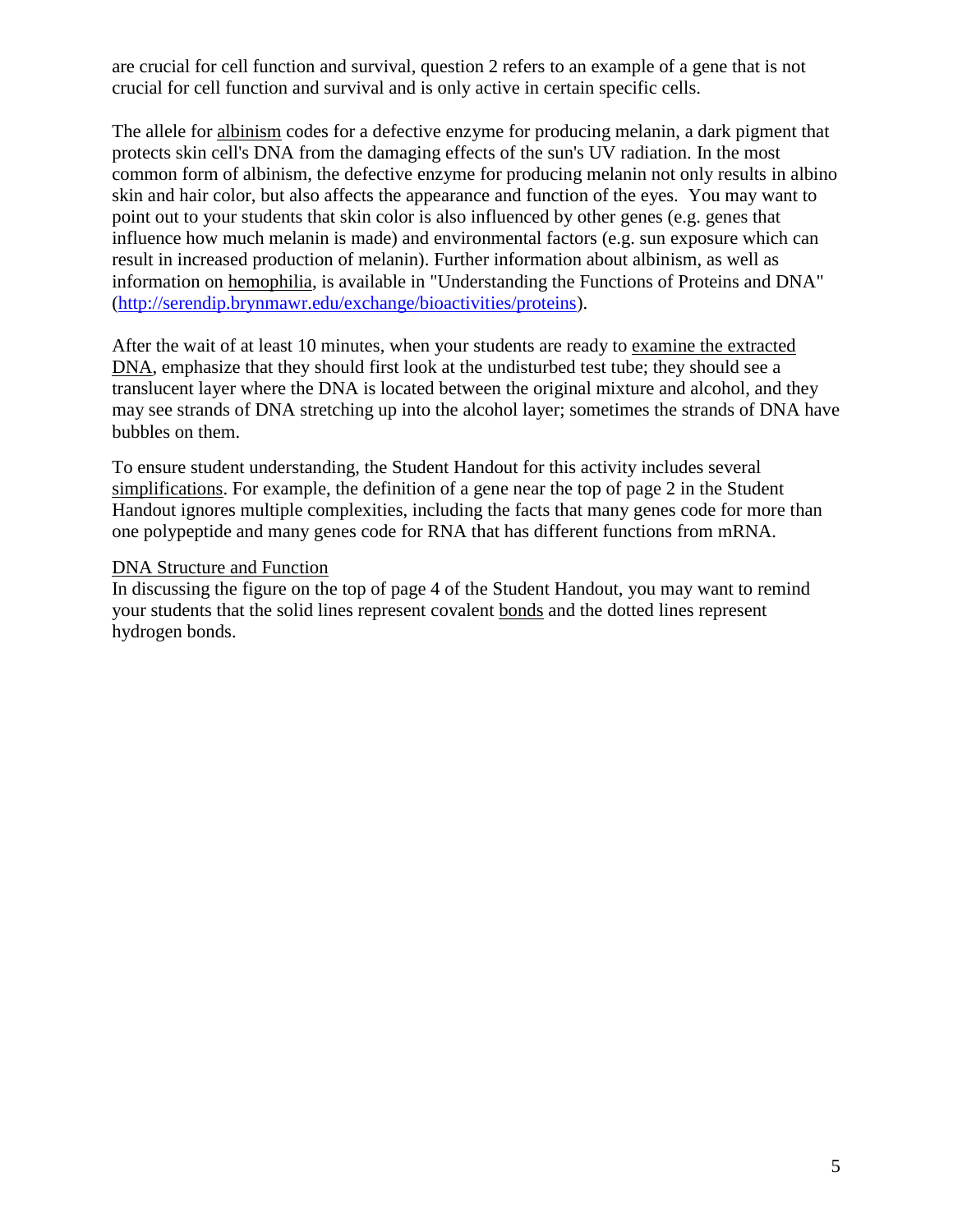The boxed sentence near the bottom of page 4 of the Student Handout provides important background for helping students understand why accurate replication of the sequence of nucleotides in DNA is so important, as discussed further in question 8. You may want to show your students the following illustrated flowchart version of this information.



The image shown for the folded protein in this version of the flowchart differs from the image of the protein on page 2 of the Student Handout. The image shown on page 2 is more accurate [\(http://www.ebi.ac.uk/thornton-srv/databases/cgi-](http://www.ebi.ac.uk/thornton-srv/databases/cgi-bin/enzymes/GetPage.pl?ec_number=1.14.18.1)

[bin/enzymes/GetPage.pl?ec\\_number=1.14.18.1\)](http://www.ebi.ac.uk/thornton-srv/databases/cgi-bin/enzymes/GetPage.pl?ec_number=1.14.18.1); the second and third images in this flowchart are designed to suggest how a polypeptide folds into a functional protein.

# DNA Replication

For questions 8-10, after students have written their initial responses and you have had a class discussion of these responses, you may want to offer students the opportunity to prepare revised versions of their answers to one or more of these questions in order to consolidate accurate understanding. For question 9, if your students are not familiar with the use of the suffix "ase" to designate an enzyme, you will need to provide that information.

To ensure student understanding of the basic process of DNA replication, this activity ignores many of the complexities observed in actual DNA replication. For additional information on DNA and DNA replication, see:

– helpful resources available at<http://learn.genetics.utah.edu/content/molecules/> and <http://www.hhmi.org/biointeractive/teacher-guide-dna>

– a college textbook for biology majors such as Campbell, Reece, et al., Biology; Freeman et al., Biological Science; or Raven et al., Biology

– videos available at<http://www.hhmi.org/biointeractive/chemical-structure-dna> , <http://www.hhmi.org/biointeractive/dna-replication-basic-detail> and <http://www.hhmi.org/biointeractive/dna-replication-advanced-detail> .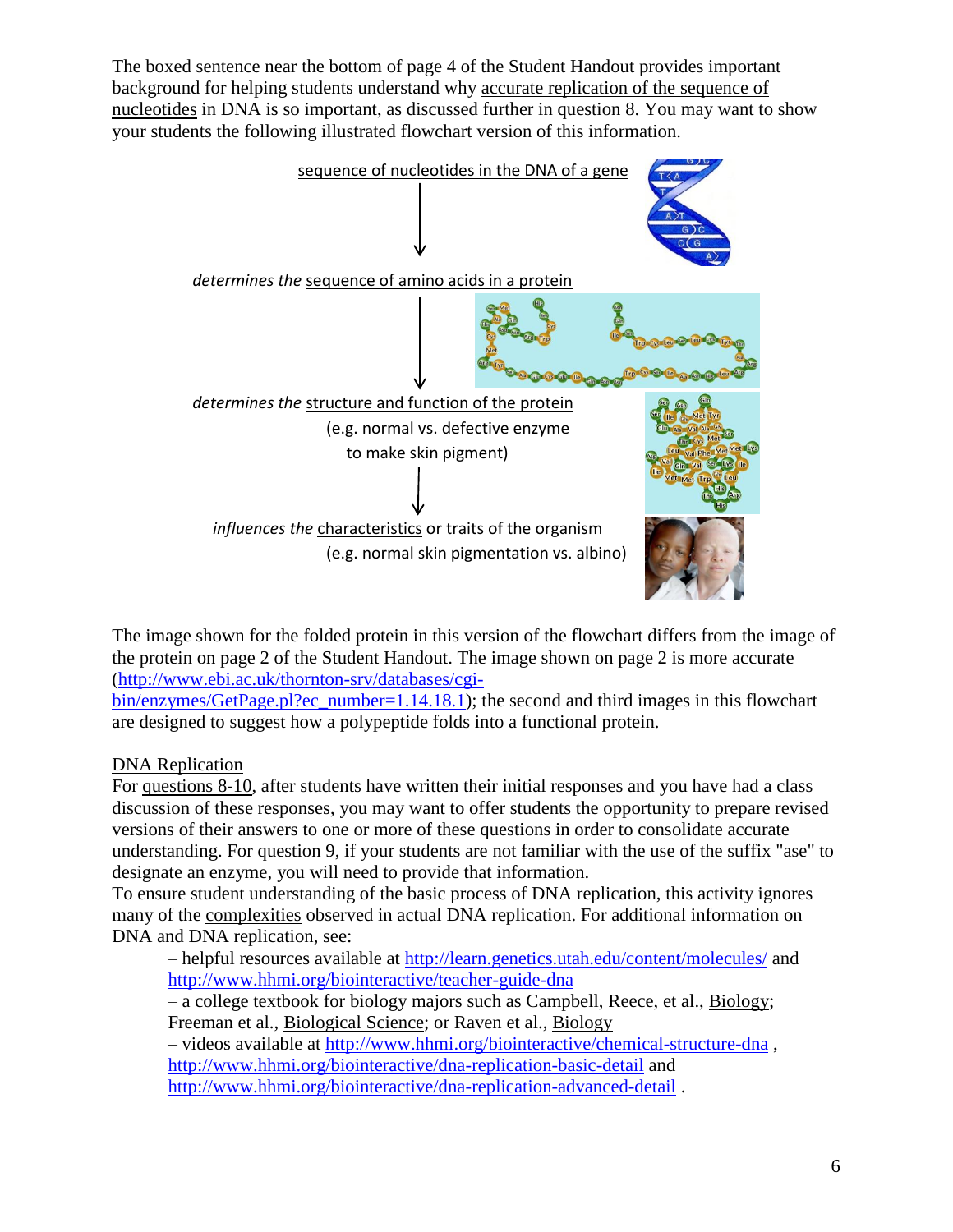One important point that is not included in the Student Handout is that, during actual DNA replication, sometimes mistakes are made and the wrong nucleotide is added to the new strand of DNA. DNA polymerase can "proofread" each new double helix DNA strand for mistakes and backtrack to fix any mistakes it finds. To fix a mistake, DNA polymerase removes the incorrectly paired nucleotide and replaces it with the correct one. If a mistake is made and not found, the mistake can become permanent. Then, any daughter cells will have this same change in the DNA molecule. These changes are called point mutations because they change the genetic code at one point, i.e. one nucleotide. A point mutation in a gene in a gamete that forms a zygote can result in significant effects, such as sickle cell anemia. (Additional information on sickle cell anemia is provided in "Understanding the Functions of Proteins and DNA" (<http://serendip.brynmawr.edu/exchange/bioactivities/proteins>).)

#### **Follow-Up Activities**

To further develop student understanding of how DNA provides the instructions for protein synthesis and influences our characteristics, we recommend our hands-on modeling activity "From Gene to Protein – Transcription and Translation" (available at [http://serendip.brynmawr.edu/sci\\_edu/waldron/#trans\)](http://serendip.brynmawr.edu/sci_edu/waldron/#trans). In this hands-on activity students learn how a gene provides the instructions for making a protein, and how genes can cause albinism or sickle cell anemia. Simple paper models are used to simulate the molecular processes of transcription and translation. In addition, students evaluate the advantages and disadvantages of different types of models included in this activity. This activity is aligned with the [Next](http://www.nextgenscience.org/next-generation-science-standards)  [Generation Science Standards.](http://www.nextgenscience.org/next-generation-science-standards)

To help students understand how chromosomes are separated during cell division and how genes are transmitted from parents to offspring, we recommend our hands-on modeling activities, Mitosis - How Each New Cell Gets a Complete Set of Genes and Meiosis and Fertilization – Understanding How Genes Are Inherited (available at

[http://serendip.brynmawr.edu/sci\\_edu/waldron/#mitosis](http://serendip.brynmawr.edu/sci_edu/waldron/#mitosis) and

[http://serendip.brynmawr.edu/sci\\_edu/waldron/#meiosis,](http://serendip.brynmawr.edu/sci_edu/waldron/#meiosis) respectively). These minds-on, handson activities are designed to be used together and both activities are aligned with the [Next](http://www.nextgenscience.org/next-generation-science-standards)  [Generation Science Standards.](http://www.nextgenscience.org/next-generation-science-standards) To provide the background needed for both activities, students begin by reviewing the relationships between chromosomes, genes, alleles, proteins and phenotypic characteristics. Then, students use model chromosomes to simulate the processes of mitosis and respond to analysis and discussion questions to develop their understanding of mitosis. In the meiosis and fertilization activity, students use model chromosomes to simulate the processes of meiosis and fertilization. As part of these modeling activities, students follow the alleles of three human genes through gametes to zygotes. In this way, they learn how genes are transmitted from parents to offspring through the processes of meiosis and fertilization. Students also analyze the results of independent assortment and crossing over to further their understanding of how meiosis and fertilization contribute to genetic and phenotypic variation. In addition, students compare and contrast mitosis and meiosis, and they learn how a mistake in meiosis can result in Down syndrome or death of the embryo. Shorter, simpler versions of both activities are available at<http://serendip.brynmawr.edu/exchange/waldron/mitosis> and <http://serendip.brynmawr.edu/exchange/waldron/meiosis> .

Additional suggestions for follow-up activities are provided in:

- "Molecular Biology: Major Concepts and Learning Activities" (available at [http://serendip.brynmawr.edu/exchange/bioactivities/MolBio\)](http://serendip.brynmawr.edu/exchange/bioactivities/MolBio) and
- "Genetics Major Concepts and Learning Activities" (available at [http://serendip.brynmawr.edu/exchange/bioactivities/GeneticsConcepts\)](http://serendip.brynmawr.edu/exchange/bioactivities/GeneticsConcepts).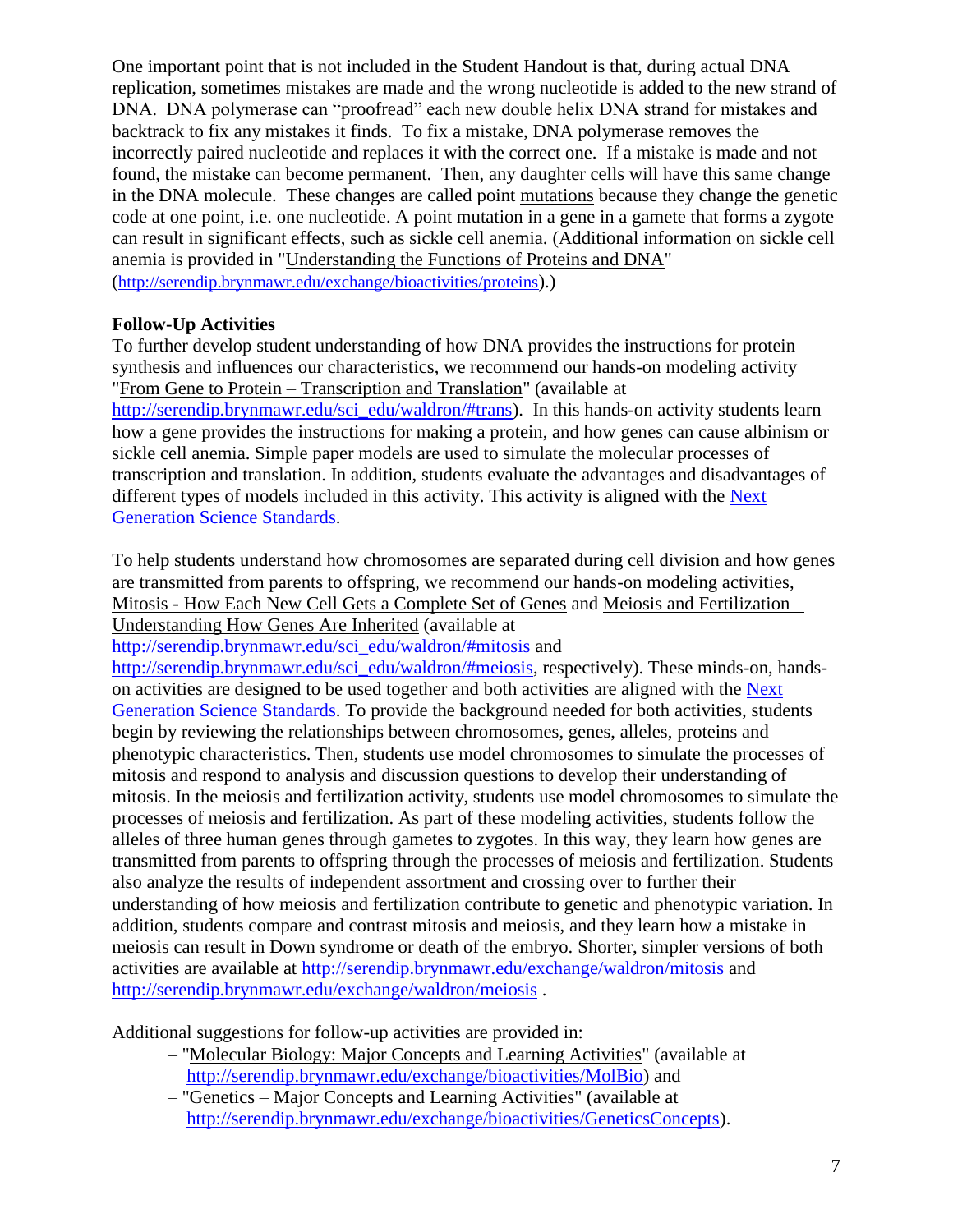# **DNA Storyboard**

Write sentences and label the figures to summarize what you know about the structure, function and replication of DNA.